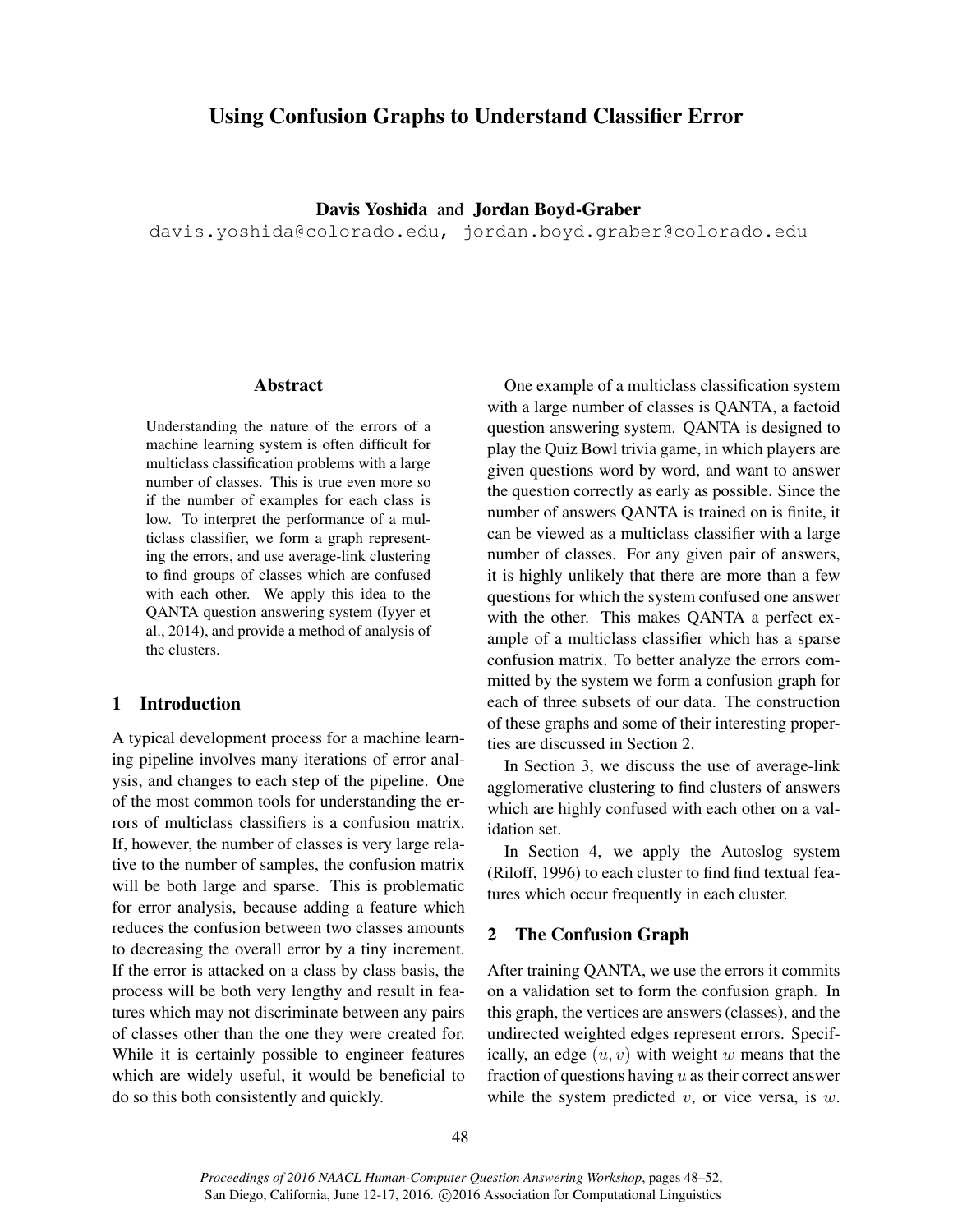

(a) Degree distribution for main validation set (b) Degree distribution for secondary validation set



(c) Degree distribution for test set

Figure 1: Degree Distributions for confusion graphs. In these graphs the vertices are classes and the edges are misclassifications made by QANTA.

In order to simplify computation, the graph includes only answers that were confused with at least one other, as the rest would just be isolated vertices. We built these graphs for two of our validation sets, and our test set. The question/answer data that comprises these sets is unfortunately proprietary, so we cannot show examples of question/answer pairs here. Refer to the paper (Iyyer et al., 2014) for an example.

#### 2.1 The Giant Component

Recall that our goal is to form groups of answers that are highly confused with each other. An optimistic plan would be to simply find the components of the graph, and split each one into a pair of clusters. Unfortunately, it turns out that QANTA's confusion graph for the primary validation set has very few components. Specifically, 4032 of the 4091 nodes in the graph are in a single, large component.

The reason for the emergence of a giant component is that there are certain answers (vertices) that have extremely high degrees, i.e. the degree distribution of these graphs is heavy-tailed. The degree distributions of each graph are shown in Figure 1. The existence of these high degree nodes leads to connectivity between seemingly very different answers.

For example, in the validation set, the most confused answer was the play: *Angels in America: A Gay Fantasia on National Themes*. It was confused with 131 different answers ranging from the number eight, to Milk, to ASCII. This shows that the errors made on this validation set did not solely include answers that are very similar.

#### 2.2 Diameter and Neighborhoods

We now examine some of the other properties of the giant component of this graph. The diameter (i.e. maximum length of a shortest path between two vertices) of the component is 14. This means that every answer can be reached from every other, along a relatively short path. As an example, one of the few answer with an eccentricity of 14 is "Ribosome". It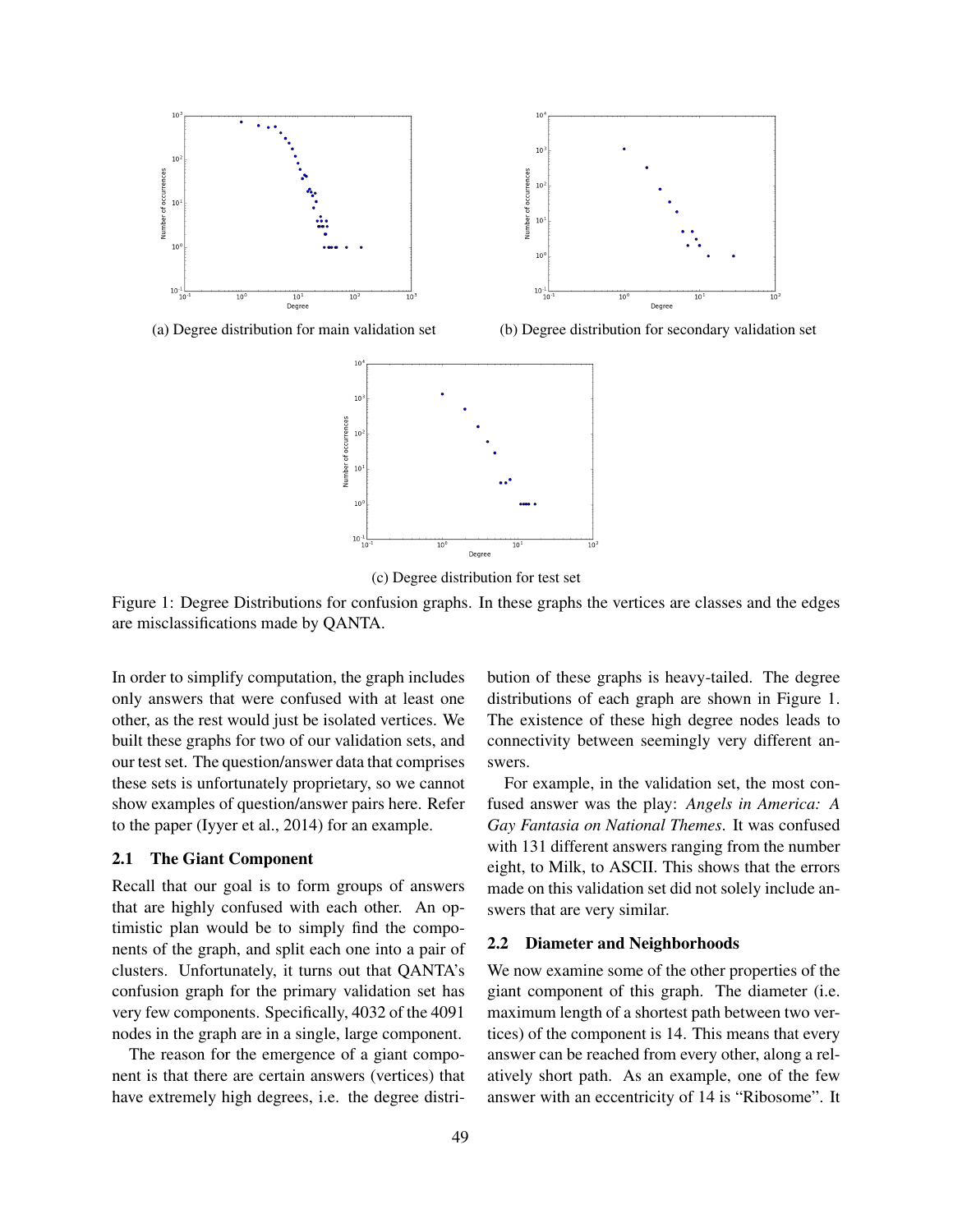

Figure 2: Answers within a short distance of the answer "Ribosome" where edges represent QANTA answering one when the other should be answered.

is a distance of 14 away from the novel *Ragtime*, via the path:

Ribosome  $\rightarrow$  Mitochondrion  $\rightarrow$  Platelet  $\rightarrow$  Tooth enamel  $\rightarrow$  Cartilage  $\rightarrow$  Lung  $\rightarrow$  Acupuncture  $\rightarrow$ Yoga  $\rightarrow$  Caste system in India  $\rightarrow$  Jacques Cartier  $\rightarrow$  HMS Beagle  $\rightarrow$  Thor Heyerdahl  $\rightarrow$  Ragtime  $\rightarrow$ Ragtime (novel).

So at least one question that should have been answered Ribosome was answered as Mitochondrion (or vice versa), the same for Mitochondrion and Platelet, and so on. This is a very characteristic example of the paths connecting examples. Typically, most of the errors are between related answers, but there will be some jump which switches the topic abruptly. Here, the first few answers in the path are biology related, Acupuncture is used as a medical treatment, and yoga comes from India. The connections Caste System in India  $\rightarrow$  Jacques Cartier and Thor Heyerdahl  $\rightarrow$  Ragtime, however, are not expected.

A subgraph of the confusion graph, consisting of all nodes within a distance of 6 from Ribosome is shown in Figure 2. Aside from for some exceptions at maximal distance (e.g. Lighthouse and Amy Tan), all of the nodes are biology related.

The neighborhood of the answer Bessel Function is shown in Figure 3. Note that here is an overlap with the previous neighborhood via the node Astigmatism. In this neighborhood we see a small bunch of computing and mathematical terms, as well as some whose presences again escape an immediate explanation (e.g. Bhagavad Gita).

This exploration hints that although the graph is essentially one component there are clusters of related answers which are confused with each other

### 3 Clustering Classes

We would like to find clusters of related answers, as in the previous section, but in an algorithmic way. To this end, we run average linkage agglomerative clustering (Murtagh, 1983) on the graph, using the weights defined in the previous section.

Average-link clustering on a confusion graph proceeds by first initializing a singleton cluster for each class. Then, at each step, the two clusters,  $C_i, C_j$  are selected such that they have largest average weight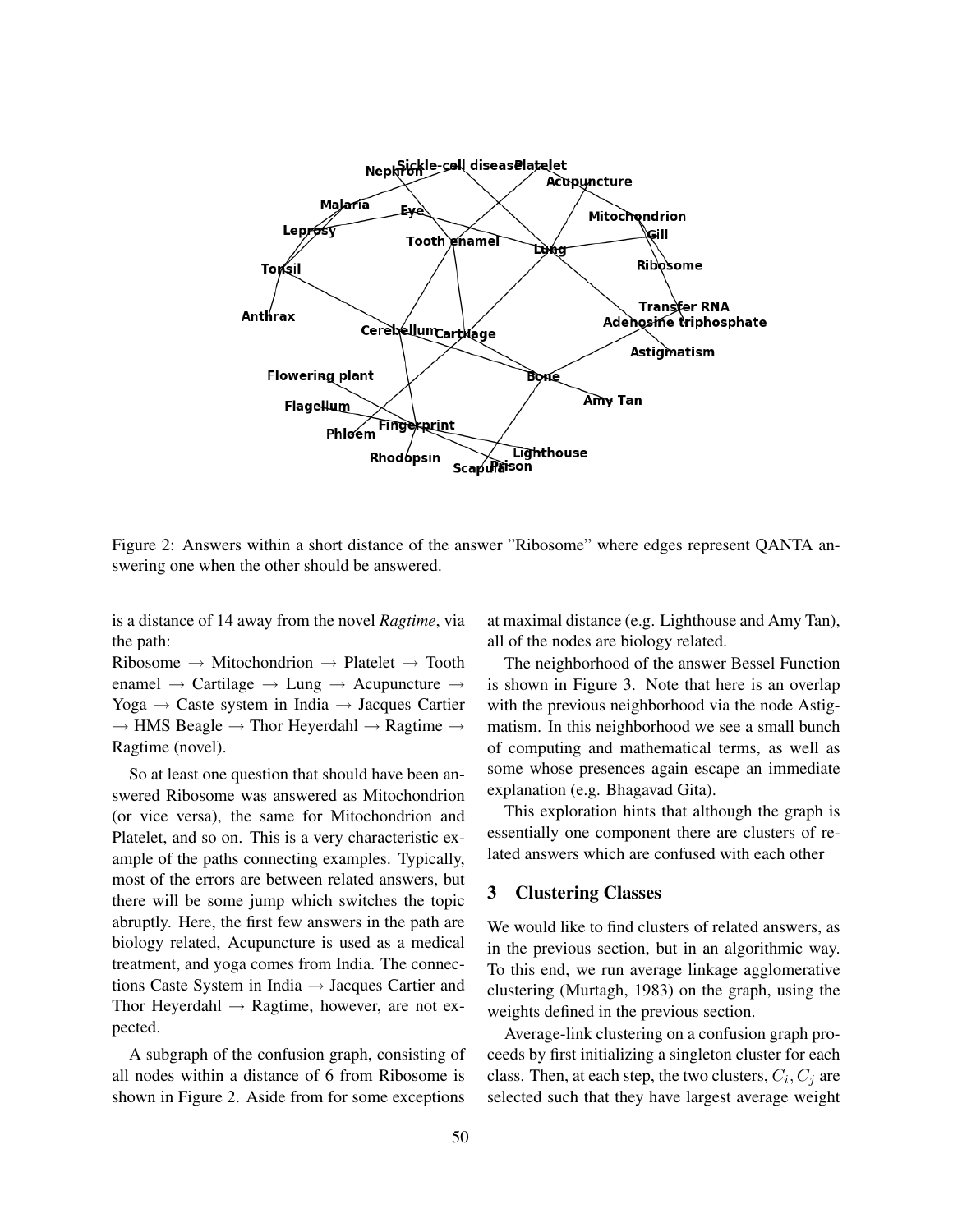

Figure 3: Answers within a short distance of the answer "Ribosome" where edges represent QANTA answering one when the other should be answered.

between them, i.e.:

$$
i,j = \operatornamewithlimits{argmax}_{i,j} \frac{1}{|C_i||C_j|} \sum_{u \in C_i} \sum_{v \in C_j} w(u,v)
$$

where  $w(u, v)$  is the weight of the edge  $(u, v)$ if it exists, or 0 otherwise. These clusters are then merged into a single cluster, and the process is repeated until all nodes are in a single cluster. There are 4091 nodes in the graph, so there will be 4090 joining steps. Average-linkage clustering is  $O(N^2 \log(N))$ , so this computation will become difficult for much larger class sets.

In the context of a confusion graph, two clusters being merged indicates that the classes in the clusters are highly confused. In order to understand our errors better, we examine these clusters. It turns out that many of them are a single answer being added to a larger cluster. To filter out these, we only look at pairs of at least a minimum size, s and having a maximum difference of d, i.e.  $C_i$  and  $C_j$  such that  $\min(|C_i|, |C_j|) \ge s$  and  $||C_i| - |C_j|| \le d$ .

When  $s = 8$  and  $d = 1$ , we found 46 pairs of clusters. Examples are shown in Tables 1 and 2. Cluster 1 of Table 1 seems highly related to high energy physics and cosmology, whereas Cluster 2, while similar looks related to a different branch of physics with a dash of chemistry. Cluster 1 of Table 2 has many quantities (e.g. energy and enthalpy), with a few other technical terms thrown in. Cluster 2 has a few units and technical terms, but also Leibniz, who is understandably related to science. Unlike the previous cluster pair, there are also some totally unrelated classes: the author Kingsley Amis and his novel *Lucky Jim*, and the novel *The Ox-Bow Incident*.

Some clusters fail to be remotely interpretable, but a large number are of similar quality to the ones shown here: Largely related, with a few outliers thrown in. These clusters give us a tractable way of interpreting the confusion of our classifier.

### 4 Cluster Analysis with Autoslog

Autoslog is a system which find repeated patterns of parts of speech in a corpus of documents. An example of such a pattern is "Battle of ¡Noun phrase¿". For each cluster developed in the previous section,